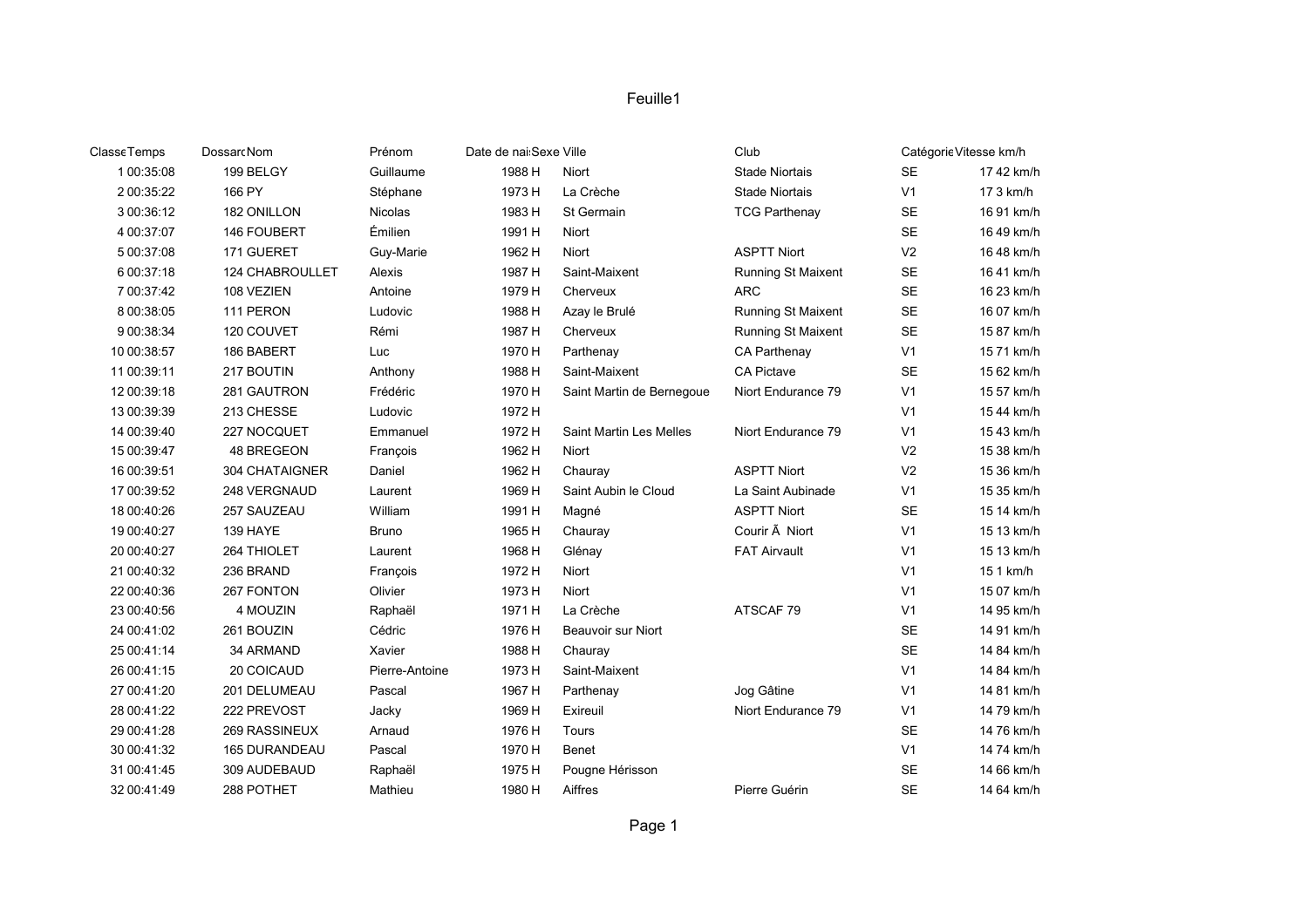| 33 00:41:54 | 216 EPRINCHARD       | Francis      | 1961 H | Vouneuil sous Biard     | Les lents du Poitou       | V <sub>2</sub> | 14 61 km/h |
|-------------|----------------------|--------------|--------|-------------------------|---------------------------|----------------|------------|
| 34 00:41:54 | 311 DREANO           | Rémi         | 1981 H | Fors                    | Jog Fors                  | <b>SE</b>      | 14 61 km/h |
| 35 00:42:06 | 228 PUBERT           | Éric         | 1970 H | La Crèche               | Spiridon Crèchois         | V <sub>1</sub> | 14 54 km/h |
| 36 00:42:10 | 122 BUIL             | Thierry      | 1968 H | Saint-Maixent           | Running St Maixent        | V <sub>1</sub> | 14 51 km/h |
| 37 00:42:13 | 16 JARRY             | Anthony      | 1995 H | Echiré                  |                           | JU             | 14 5 km/h  |
| 38 00:42:16 | 153 MICHIE           | Marie-Claude | 1963 F | Chatillon               | Jog Gâtine                | V <sub>2</sub> | 14 48 km/h |
| 39 00:42:17 | 9 DESMIER            | Sylvain      | 1977 H | Niort                   | <b>MACIF</b>              | <b>SE</b>      | 14 47 km/h |
| 40 00:42:20 | 10 DE BARROS         | Fabien       | 1978 H | Cherveux                |                           | <b>SE</b>      | 14 46 km/h |
| 41 00:42:22 | 113 MOUILLET         | Arnaud       | 1974 H | Exireuil                | <b>Running St Maixent</b> | V <sub>1</sub> | 14 45 km/h |
| 42 00:42:22 | 289 BAETA            | Joao         | 1970 H | Mougon                  | Footing Mougon            | V <sub>1</sub> | 14 45 km/h |
| 43 00:42:24 | 152 MICHIE           | Éric         | 1963 H | Chatillon               | Jog Gâtine                | V <sub>2</sub> | 14 43 km/h |
| 44 00:42:24 | 161 BITAUDEAU        | Vincent      | 1975 H | Pompaire                | Jog Gâtine                | <b>SE</b>      | 14 43 km/h |
| 45 00:42:28 | 250 COIRIER          | Ludovic      | 1967 H | Aiffres                 | Courir $\tilde{A}$ Niort  | V <sub>1</sub> | 14 41 km/h |
| 46 00:42:50 | 197 PARENT           | Laurent      | 1970 H | Niort                   | <b>ASPTT Niort</b>        | V <sub>1</sub> | 14 29 km/h |
| 47 00:42:50 | 238 PICOU            | Julien       | 1975 H | Echiré                  | AC Echiré                 | <b>SE</b>      | 14 29 km/h |
| 48 00:42:52 | 183 GRIZEAU          | Christophe   | 1969 H | Fors                    | Courir $\tilde{A}$ Niort  | V <sub>1</sub> | 14 28 km/h |
| 49 00:43:07 | 221 TROGER           | Benoît       | 1973 H | Thorigné                | <b>UAC Brioux</b>         | V <sub>1</sub> | 14 19 km/h |
| 50 00:43:08 | 239 FOUQUET          | Philippe     | 1963 H | Melle                   | <b>UAC Brioux</b>         | V <sub>2</sub> | 14 19 km/h |
| 51 00:43:15 | 109 SIMON            | David        | 1979 H | Beaussais               | <b>Running St Maixent</b> | <b>SE</b>      | 14 15 km/h |
| 52 00:43:17 | 126 POUPARD          | François     | 1961 H | St Gelais               | Courir $\tilde{A}$ Niort  | V <sub>2</sub> | 14 14 km/h |
| 53 00:43:22 | 29 AUBINEAU          | Jean-Marie   | 1952 H | Pompaire                | Jog Gâtine                | V <sub>3</sub> | 14 11 km/h |
| 54 00:43:27 | 307 MARSAULT         | François     | 1956 H | La Crèche               | Spiridon Crèchois         | V <sub>2</sub> | 14 09 km/h |
| 55 00:43:32 | 67 ROUVREAULT        | Laurent      | 1969 H | Airvault                | <b>FAT Airvault</b>       | V <sub>1</sub> | 14 06 km/h |
| 56 00:43:42 | 97 DELHOMME          | Éric         | 1972 H | Beauvoir                | Les Lents Granzay         | V <sub>1</sub> | 14 km/h    |
| 57 00:43:43 | <b>164 DURANDEAU</b> | Mickaël«I    | 1973 H | Cherveux                | <b>ARC</b>                | V <sub>1</sub> | 14 km/h    |
| 58 00:43:45 | 114 LEFAUCHEUR       | Christophe   | 1969 H | Vouillé                 | Running St Maixent        | V <sub>1</sub> | 13 99 km/h |
| 59 00:43:48 | 291 CAILLE           | Jérôme       | 1964 H | Thorigné                |                           | V <sub>2</sub> | 13 97 km/h |
| 60 00:43:53 | 110 SIMON            | Joël         | 1971 H | <b>Beaussais</b>        | Running St Maixent        | V <sub>1</sub> | 13 95 km/h |
| 61 00:43:53 | 244 RUBBENS          | Emmanuel     | 1964 H | Pioussay                | <b>UAC Brioux</b>         | V <sub>2</sub> | 13 95 km/h |
| 62 00:44:03 | <b>15 MARTINET</b>   | Laurent      | 1981 H | St Médard d'Aunis       |                           | <b>SE</b>      | 13 89 km/h |
| 63 00:44:07 | 243 MEERSSCHAERT     | Benoît       | 1975 H | Beaulieu sous Parthenay | CA Parthenay              | <b>SE</b>      | 13 87 km/h |
| 64 00:44:16 | 63 MENARD            | Romain       | 1983 H | Ste Neomaye             |                           | <b>SE</b>      | 13 83 km/h |
| 65 00:44:18 | 136 ARNAULT          | Joël         | 1956 H | Aiffres                 | ATSCAF 79                 | V <sub>2</sub> | 13 81 km/h |
| 66 00:44:20 | 242 MACHURA          | Denis        | 1985 H | Niort                   | <b>DARVA</b>              | <b>SE</b>      | 138 km/h   |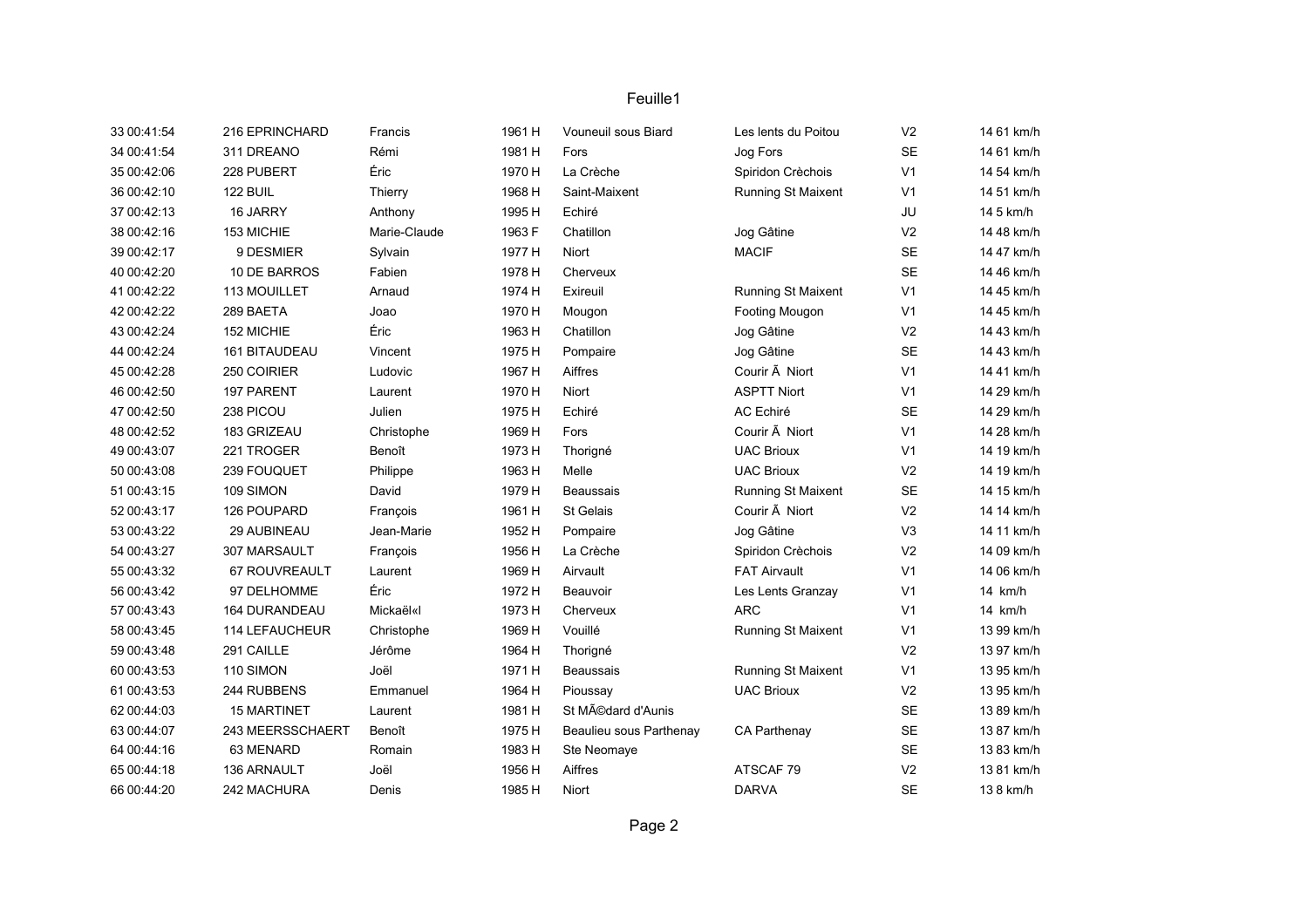| 67 00:44:24  | 112 PATOU           | Estelle    | 1977 F | Saint-Maixent       | Running St Maixent            | <b>SE</b>      | 13 78 km/h |
|--------------|---------------------|------------|--------|---------------------|-------------------------------|----------------|------------|
| 68 00:44:30  | 206 CHAUDRON        | François   | 1965 H | Benet               | Frelon d'épicure              | V <sub>1</sub> | 13 75 km/h |
| 69 00:44:30  | <b>254 POIRAULT</b> | Adrien     | 1988 H | Chauray             |                               | <b>SE</b>      | 13 75 km/h |
| 70 00:44:31  | 81 BRUZZO           | Corinne    | 1972 F | François            | Spiridon Crà chois            | V <sub>1</sub> | 13 75 km/h |
| 71 00:44:33  | 263 CAILBAULT       | Grégory    | 1971 H | Fonvérines          |                               | V <sub>1</sub> | 13 74 km/h |
| 72 00:44:46  | 234 BRAND           | Raphaël    | 1995 H | Niort               |                               | JU             | 13 67 km/h |
| 73 00:44:52  | 208 BOUDEAU         | Antoine    | 1985 H | Cherveux            |                               | <b>SE</b>      | 13 64 km/h |
| 74 00:44:56  | 240 AIRVAULT        | Jean-Luc   | 1955 H | Melleran            | <b>UAC Brioux</b>             | V <sub>2</sub> | 13 62 km/h |
| 75 00:45:00  | 259 JEGOU           | Jean-Louis | 1961 H | Fressines           |                               | V <sub>2</sub> | 136 km/h   |
| 76 00:45:02  | 76 JORIGNE          | Patrick    | 1959 H | Chauray             |                               | V <sub>2</sub> | 13 59 km/h |
| 77 00:45:05  | 86 LE MAU           | Mickaël    | 1972 H | <b>Frontenay RR</b> |                               | V <sub>1</sub> | 13 57 km/h |
| 78 00:45:18  | 313 TURPIN          | Laurent    | 1966 H | Fressines           | Fressinature                  | V <sub>1</sub> | 13 51 km/h |
| 79 00:45:22  | 187 VOYER           | Sébastien  | 1974 H | Cherveux            | <b>ARC</b>                    | V <sub>1</sub> | 13 49 km/h |
| 80 00:45:30  | 190 CAILLAUD        | Thierry    | 1971 H | La Crà che          | <b>Electric Club Niortais</b> | V <sub>1</sub> | 13 45 km/h |
| 81 00:45:38  | 19 LORENZO          | Maxime     | 1997 H | Niort               |                               | CA             | 13 41 km/h |
| 82 00:45:40  | 237 SOWWARD         | Dominique  | 1962 H | Surin               | L'Egray's club                | V <sub>2</sub> | 134 km/h   |
| 83 00:45:41  | 64 SAUZE            | François   | 1955 H | Mazières            | L'Egray's club                | V <sub>2</sub> | 134 km/h   |
| 84 00:45:48  | 37 LELONG           | Olivier    | 1972 H | Melle               |                               | V <sub>1</sub> | 13 36 km/h |
| 85 00:45:50  | 229 BABIN           | Sandra     | 1975 F | Exireuil            |                               | <b>SE</b>      | 13 35 km/h |
| 86 00:45:54  | 321 RUDEAU          | Gilles     | 1961 H | Niort               | <b>ASPTT Niort</b>            | V <sub>2</sub> | 13 33 km/h |
| 87 00:45:54  | 322 BONNEAU         | Luc        | 1960 H | Echiré              | <b>ASPTT Niort</b>            | V <sub>2</sub> | 13 33 km/h |
| 88 00:45:56  | 119 DEMERCASTEL     | Corinne    | 1967 F | St Georges          | Running St Maixent            | V <sub>1</sub> | 13 32 km/h |
| 89 00:45:58  | 39 PASQUIER         | Florent    | 1972 H | Cherveux            |                               | V <sub>1</sub> | 13 31 km/h |
| 90 00:45:59  | 131 DAGUET          | Pascal     | 1967 H | Maillé              | AS Vouillé 86                 | V <sub>1</sub> | 13 31 km/h |
| 91 00:45:59  | 223 BRILLOUX        | Patrick    | 1962 H | Cherveux            | <b>ARC</b>                    | V <sub>2</sub> | 13 31 km/h |
| 92 00:46:00  | 300 ROQUES          | Daniel     | 1980 H | Niort               |                               | <b>SE</b>      | 13 3 km/h  |
| 93 00:46:01  | 47 TURPEAU          | François   | 1960 H | Niort               | <b>ASPTT Niort</b>            | V <sub>2</sub> | 13 3 km/h  |
| 94 00:46:01  | 296 MOULIN          | Fabrice    | 1974 H | <b>Niort</b>        | <b>ASPTT Niort</b>            | V <sub>1</sub> | 13 3 km/h  |
| 95 00:46:05  | 249 BARATANGE       | Jérôme     | 1971 H | La Crèche           |                               | V <sub>1</sub> | 13 28 km/h |
| 96 00:46:10  | 271 KHOUNCHEF       | François   | 1969 H | Sciecq              | Croizette                     | V <sub>1</sub> | 13 26 km/h |
| 97 00:46:11  | 180 BERTON          | Gaétan     | 1958 H | Aiffres             | Raidillon Val d'Autize        | V <sub>2</sub> | 13 25 km/h |
| 98 00:46:12  | 294 GUENON          | Philippe   | 1965 H | Niort               | Footing Mougon                | V <sub>1</sub> | 13 25 km/h |
| 99 00:46:12  | 310 BERTAUD         | Patrick    | 1967 H | Faye Sur Ardin      | Raidillon Val d'Autize        | V <sub>1</sub> | 13 25 km/h |
| 100 00:46:16 | 98 RENAUD           | Christophe | 1976 H | La Crèche           |                               | <b>SE</b>      | 13 23 km/h |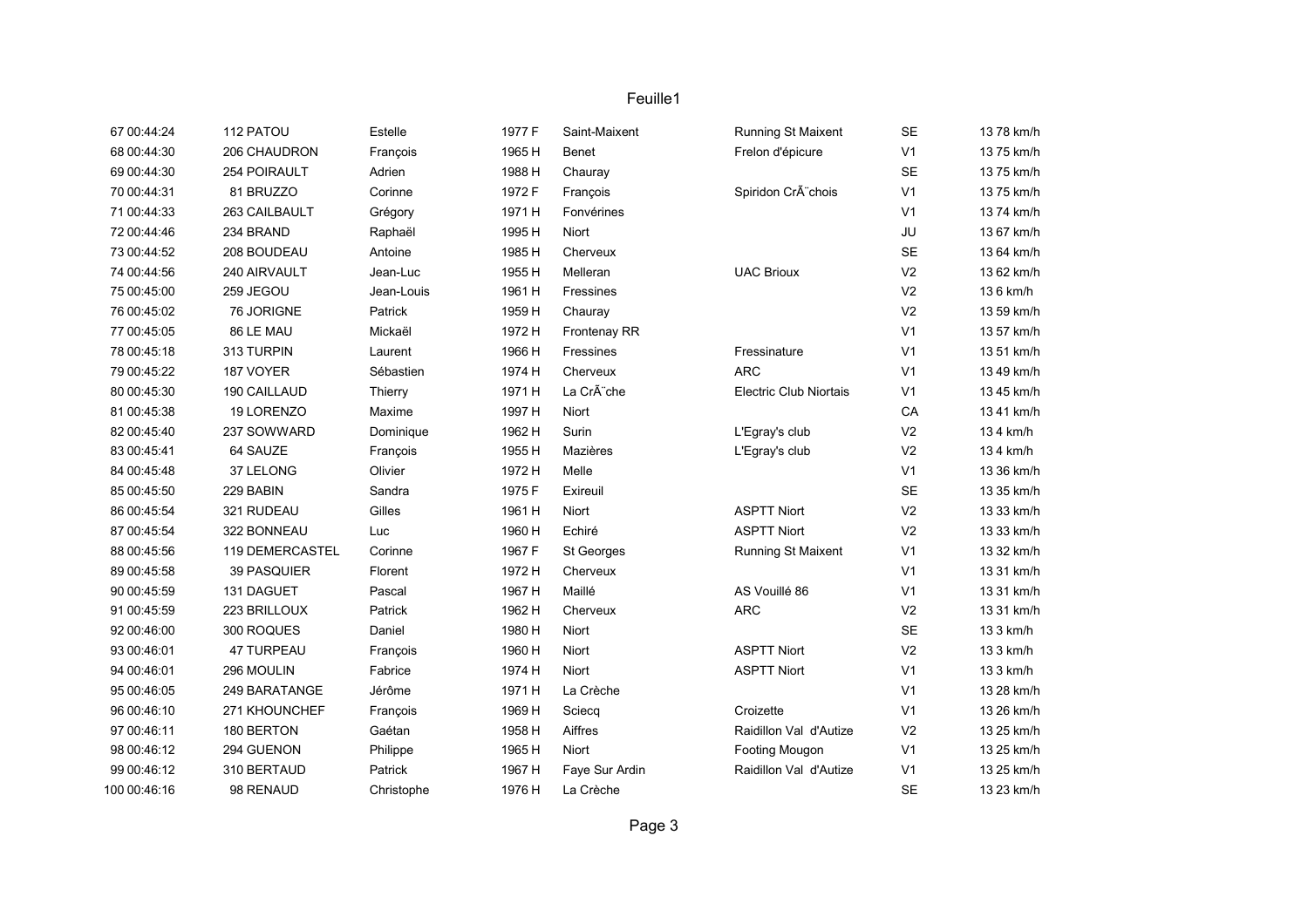| 101 00:46:19 | 191 GRELARD     | Noël          | 1967 H | Chauray         | <b>Electric Club Niortais</b> | V <sub>1</sub> | 13 21 km/h |
|--------------|-----------------|---------------|--------|-----------------|-------------------------------|----------------|------------|
| 102 00:46:19 | 196 MICHENOT    | Jean-Jacques  | 1959 H |                 |                               | V <sub>2</sub> | 13 21 km/h |
| 103 00:46:19 | 200 BRUNET      | Pascal        | 1969 H | Niort           | 12 14 Niort                   | V <sub>1</sub> | 13 21 km/h |
| 104 00:46:25 | 188 BRILLOUET   | Fabien        | 1976 H | Niort           | <b>Electric Club Niortais</b> | SE             | 13 18 km/h |
| 105 00:46:35 | 295 CARIOU      | Michel        | 1955 H | Saint Maxire    | <b>ASPTT Niort</b>            | V <sub>2</sub> | 13 14 km/h |
| 106 00:46:36 | 312 BILLAUD     | Sébastien     | 1977 H | Marigny         |                               | <b>SE</b>      | 13 13 km/h |
| 107 00:46:38 | 74 COMPAGNON    | Jean-Pierre   | 1951 H | Chatillon       | Jog Gâtine                    | V <sub>3</sub> | 13 12 km/h |
| 108 00:46:40 | 54 CHEMIN       | Frédérique    | 1981 F | Fressines       | Spiridon Crèchois             | <b>SE</b>      | 13 11 km/h |
| 109 00:46:57 | 314 FOURNIER    | Pierre        | 1976 H | Niort           |                               | <b>SE</b>      | 13 04 km/h |
| 110 00:47:05 | 66 CLEMOT       | Rémi          | 1967 H | Cherveux        | <b>ARC</b>                    | V <sub>1</sub> | 13 km/h    |
| 111 00:47:06 | 135 HITIER      | Johannes      | 1972 H | Aiffres         | Niort Endurance 79            | V <sub>1</sub> | 12 99 km/h |
| 112 00:47:08 | 151 MOREAU      | Émilie        | 1986 F | St Germain      | Jog Gâtine                    | SE             | 12 98 km/h |
| 113 00:47:09 | 274 PASQUEREAU  | Serge         | 1954 H | Prahecq         |                               | V <sub>3</sub> | 12 98 km/h |
| 114 00:47:15 | 231 GINGREAU    | Goy           | 1955 H | Boismé          | <b>SBAC</b>                   | V <sub>2</sub> | 12 95 km/h |
| 115 00:47:15 | 256 PALLIER     | Régis         | 1968 H | <b>Bessines</b> |                               | V <sub>1</sub> | 12 95 km/h |
| 116 00:47:30 | 141 AIRAULT     | Aurélie       | 1982 F | Niort           | <b>ASPTT Niort</b>            | SE             | 12 88 km/h |
| 117 00:47:31 | 144 LANGLOIS    | Cédric        | 1987 H | Cherveux        | <b>Stade Niortais</b>         | SE             | 12 88 km/h |
| 118 00:47:35 | 167 CHARLES     | Vincent       | 1977 H | Niort           |                               | <b>SE</b>      | 12 86 km/h |
| 119 00:47:49 | 241 PLOQUIN     | Claude        | 1954 H | Aiffres         |                               | V <sub>3</sub> | 12 8 km/h  |
| 120 00:47:52 | 12 CHESNEAU     | Sylvain       | 1970 H | Ste Ouenne      |                               | V <sub>1</sub> | 12 79 km/h |
| 121 00:47:53 | 175 ARNAULT     | Stéphane      | 1969 H | Chauray         | Univers Jeans                 | V <sub>1</sub> | 12 78 km/h |
| 122 00:47:54 | 174 CHAIGNE     | Antoine       | 1960 H | Chauray         | Univers Jeans                 | V <sub>2</sub> | 12 78 km/h |
| 123 00:47:54 | 176 RUAULT      | Alain         | 1958 H | Niort           | Univers Jeans                 | V <sub>2</sub> | 12 78 km/h |
| 124 00:47:58 | 33 DEMAILLY     | Aurélien      | 1985 H | Chauray         |                               | <b>SE</b>      | 12 76 km/h |
| 125 00:48:09 | 266 AIRAULT     | Alexandre     | 1978 H | Niort           | <b>Team Raidlight</b>         | SE             | 12 71 km/h |
| 126 00:48:10 | 150 BARREAU     | Thierry       | 1961 H | Chatillon       | Jog Gâtine                    | V <sub>2</sub> | 12 71 km/h |
| 127 00:48:10 | 154 GUERINEAU   | Jean-François | 1971 H | Pompaire        | Jog Gâtine                    | V <sub>1</sub> | 12 71 km/h |
| 128 00:48:10 | 160 BITAUDEAU   | Sonia         | 1979 F | Pompaire        | Jog Gâtine                    | <b>SE</b>      | 12 71 km/h |
| 129 00:48:11 | 158 ROUSSELIERE | Philippe      | 1959 H | Parthenay       | Jog Gâtine                    | V <sub>2</sub> | 12 7 km/h  |
| 130 00:48:11 | 224 CHESSEREAU  | Pascal        | 1966 H | Parthenay       | Jog Gâtine                    | V <sub>1</sub> | 12 7 km/h  |
| 131 00:48:11 | 265 COTIN       | Christophe    | 1970 H | Niort           |                               | V <sub>1</sub> | 12 7 km/h  |
| 132 00:48:12 | 80 HERAULT      | Laurent       | 1959 H | Parthenay       | Jog Gâtine                    | V <sub>2</sub> | 12 7 km/h  |
| 133 00:48:12 | 155 CHARGELEGUE | Mathieu       | 1969 H | Chatillon       | Jog Gâtine                    | V <sub>1</sub> | 12 7 km/h  |
| 134 00:48:14 | 3 TORU          | Pierre        | 1955 H | Granzay-Gript   | <b>UAC Brioux</b>             | V <sub>2</sub> | 12 69 km/h |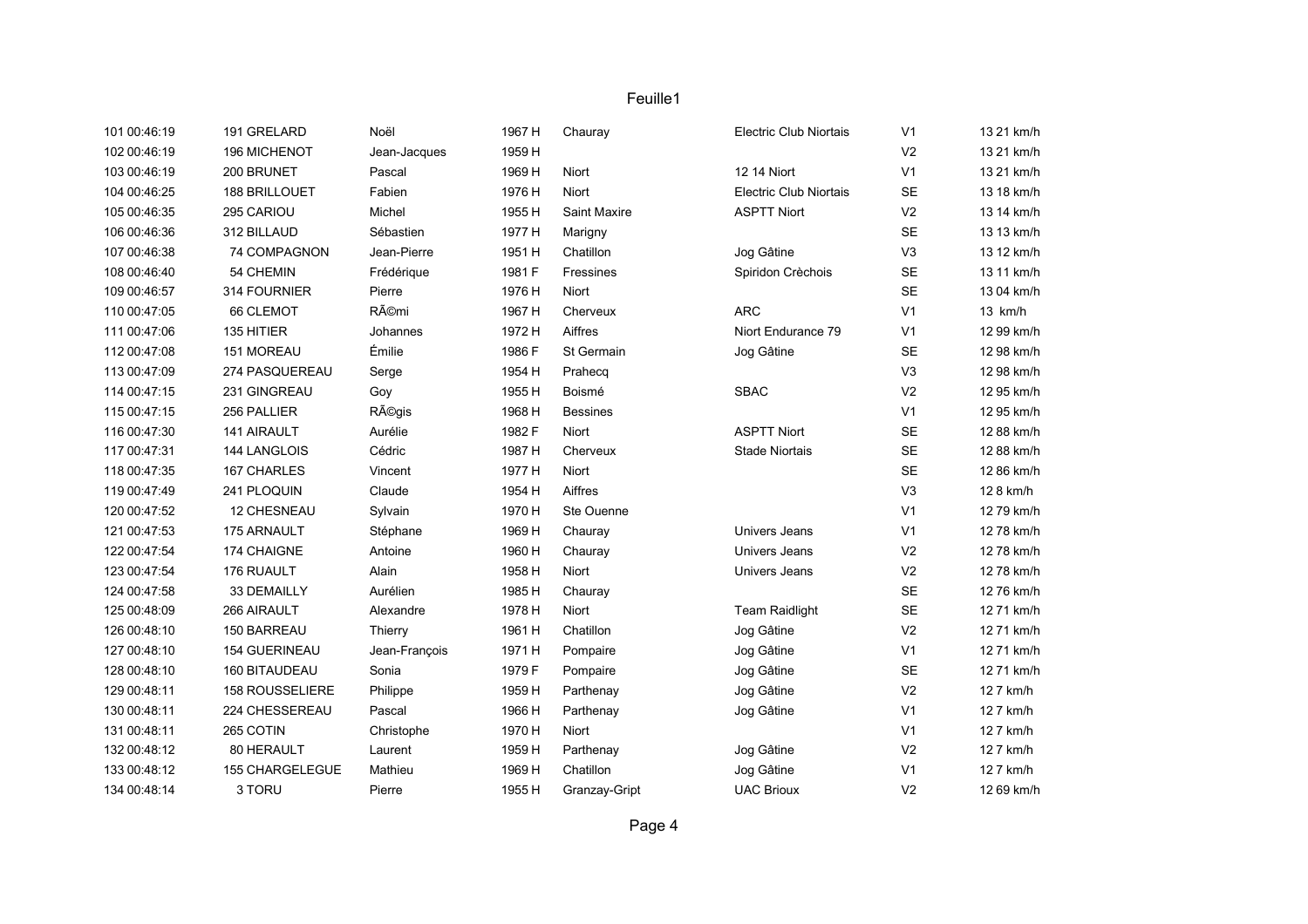| 135 00:48:16 | 32 PETIT            | Yannick      | 1959 H | Fressines        | Fressinature          | V <sub>2</sub> | 12 68 km/h |
|--------------|---------------------|--------------|--------|------------------|-----------------------|----------------|------------|
| 136 00:48:22 | 93 TROCHON          | Damien       | 1977 H | <b>Bressuire</b> |                       | <b>SE</b>      | 12 65 km/h |
| 137 00:48:24 | 2 DELAVEAU          | Isabelle     | 1970 F | La Crèche        |                       | V <sub>1</sub> | 12 64 km/h |
| 138 00:48:24 | 218 FOUCHE          | Philippe     | 1962 H | Chauray          | Footing Chauray       | V <sub>2</sub> | 12 64 km/h |
| 139 00:48:27 | 142 MERCIER         | Christian    | 1962 H | La Crèche        | <b>CASC Niort</b>     | V <sub>2</sub> | 12 63 km/h |
| 140 00:48:30 | 305 VALLET          | Jany         | 1956 H | Le Pinier        | Spiridon Pays Mellois | V <sub>2</sub> | 12 62 km/h |
| 141 00:48:32 | 5 CHIRON            | Clément      | 1980 H | Mougon           |                       | <b>SE</b>      | 12 61 km/h |
| 142 00:48:41 | 301 MERCERON        | Joseph       | 1949 H | Echiré           |                       | V3             | 12 57 km/h |
| 143 00:48:48 | 214 HUGUERRE        | Daniel       | 1945 H | <b>Niort</b>     |                       | V3             | 12 54 km/h |
| 144 00:48:50 | 303 ROUGER          | Aurélien     | 1984 H | Toulouse         |                       | <b>SE</b>      | 12 53 km/h |
| 145 00:48:51 | 185 BONNET          | Jean-Marie   | 1959 H | Niort            |                       | V <sub>2</sub> | 12 53 km/h |
| 146 00:49:03 | 284 BROSSARD        | Thomas       | 1979 H | Périgné          |                       | <b>SE</b>      | 12 48 km/h |
| 147 00:49:04 | 91 ZAWADSKI         | Jacques      | 1951 H | Chauray          | Niort Endurance 79    | V <sub>3</sub> | 12 47 km/h |
| 148 00:49:06 | 52 RIBEIRO SOULAC   | Franck       | 1977 H | Andernos         |                       | SE             | 12 46 km/h |
| 149 00:49:12 | 276 BALOGE          | <b>Bruno</b> | 1969 H | Mougon           | Footing Mougon        | V <sub>1</sub> | 12 44 km/h |
| 150 00:49:16 | 94 MERCIER          | Denis        | 1965 H | <b>Bressuire</b> |                       | V <sub>1</sub> | 12 42 km/h |
| 151 00:49:29 | 17 AUBOUIN          | Marc         | 1961 H | Niort            |                       | V <sub>2</sub> | 12 37 km/h |
| 152 00:49:33 | 225 RAYNEAU         | Stéphane     | 1962 H | Niort            |                       | V <sub>2</sub> | 12 35 km/h |
| 153 00:49:34 | 203 LEGRAND         | Nadège       | 1976 F | Fors             | Jog Fors              | SE             | 12 35 km/h |
| 154 00:49:40 | 246 BALOGE          | Didier       | 1955 H | Azay le Brulé    | Spiridon Crèchois     | V <sub>2</sub> | 12 32 km/h |
| 155 00:49:41 | 82 BRUZZO           | Aymeric      | 1997 H | François         | Spiridon Crèchois     | CA             | 12 32 km/h |
| 156 00:49:48 | 159 LORIGNY         | Joël         | 1950 H | Parthenay        | Jog Gâtine            | V <sub>3</sub> | 12 29 km/h |
| 157 00:49:51 | 73 GATARD           | Emmanuel     | 1967 H | St Pardoux       |                       | V <sub>1</sub> | 12 28 km/h |
| 158 00:49:56 | <b>18 SIMONNEAU</b> | Olivier      | 1978 H | Cherveux         |                       | <b>SE</b>      | 12 26 km/h |
| 159 00:49:56 | 134 MARTIN          | Samuel       | 1980 H | Rouvre           | L'Egray's club        | SE             | 12 26 km/h |
| 160 00:49:59 | 128 POIRIER         | David        | 1979 H | Niort            | ECE                   | <b>SE</b>      | 12 24 km/h |
| 161 00:49:59 | 143 DAUNIS          | Thierry      | 1963 H | Niort            |                       | V <sub>2</sub> | 12 24 km/h |
| 162 00:50:09 | 38 DAVELU           | Anthony      | 1989 H | Melle            |                       | <b>SE</b>      | 12 2 km/h  |
| 163 00:50:09 | 315 GILLIER         | Guy-Paul     | 1961 H | <b>Niort</b>     |                       | V <sub>2</sub> | 12 2 km/h  |
| 164 00:50:12 | 177 BROCHON         | Cyril        | 1974 H | Cherveux         |                       | V <sub>1</sub> | 12 19 km/h |
| 165 00:50:12 | 320 GRIFFON         | Jean-Pierre  | 1962 H | Benet            | <b>SUF</b>            | V <sub>2</sub> | 12 19 km/h |
| 166 00:50:13 | 306 BRUNET          | Alain        | 1952 H | Parthenay        | Jog Gâtine            | V <sub>3</sub> | 12 19 km/h |
| 167 00:50:16 | 62 BARIBAUD         | Joël         | 1955 H | Rouvre           | L'Egray's club        | V <sub>2</sub> | 12 18 km/h |
| 168 00:50:18 | 95 BARBIER          | Stéphane     | 1981 H | <b>Niort</b>     |                       | <b>SE</b>      | 12 17 km/h |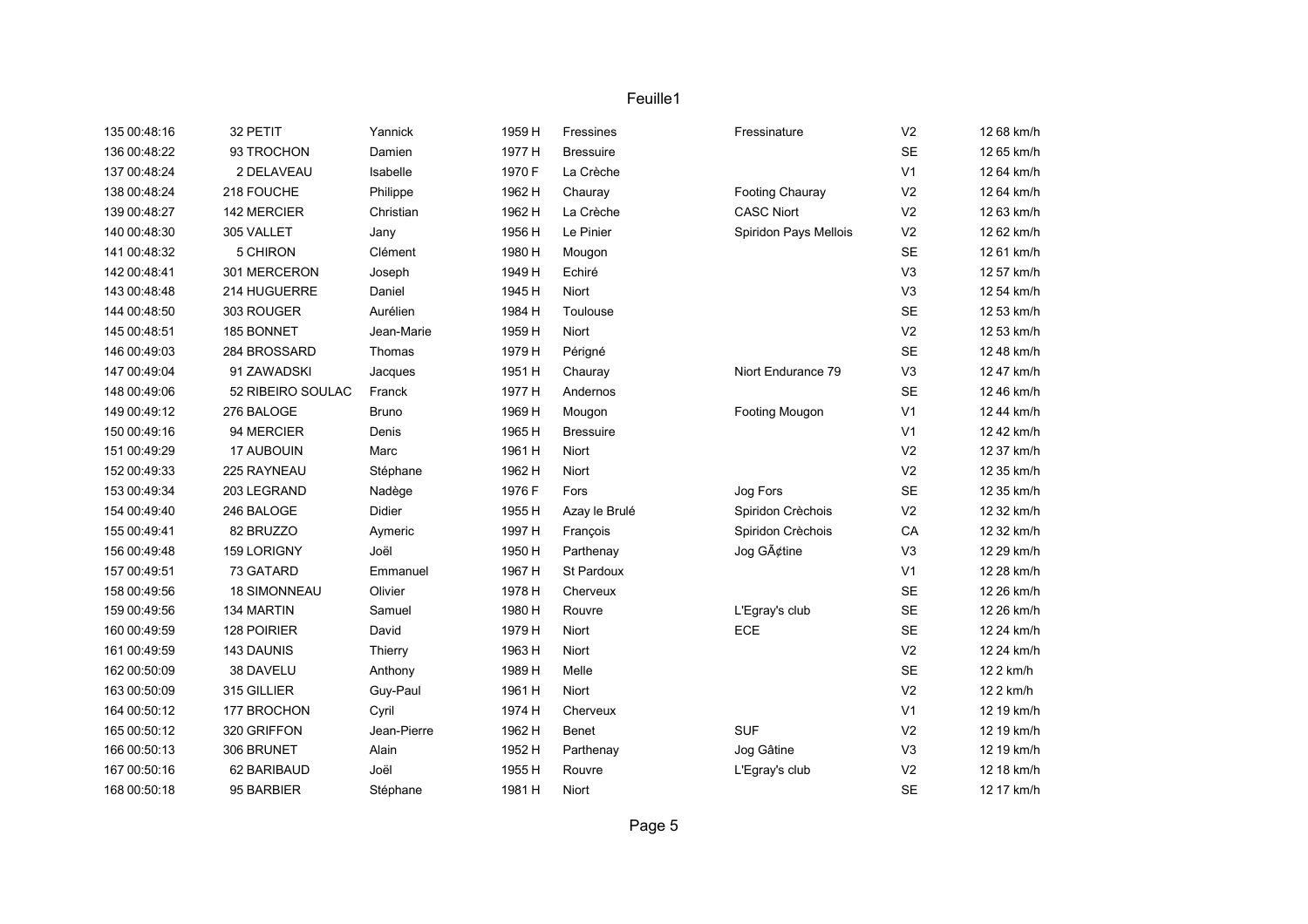| 169 00:50:19 | 24 DESMIER     | Jean-Michel  | 1979 H | Niort                | <b>ARC</b>                | <b>SE</b>      | 12 16 km/h |
|--------------|----------------|--------------|--------|----------------------|---------------------------|----------------|------------|
| 170 00:50:26 | 101 FAVRE      | Jacky        | 1955 H | St Gelais            | Spiridon Crèchois         | V <sub>2</sub> | 12 13 km/h |
| 171 00:50:27 | 132 GOGUET     | Pascal       | 1960 H | Fors                 |                           | V <sub>2</sub> | 12 13 km/h |
| 172 00:50:27 | 198 GENDRAUX   | Tony         | 1976 H | Magné                |                           | <b>SE</b>      | 12 13 km/h |
| 173 00:50:44 | 68 DHEILLY     | Joël         | 1962 H | Courçon              |                           | V <sub>2</sub> | 12 06 km/h |
| 174 00:50:48 | 194 VANNIER    | Christian    | 1966 H | Rouvre               | L'Egray's club            | V <sub>1</sub> | 12 05 km/h |
| 175 00:50:49 | 178 GUILBAUD   | Cécile       | 1969 F | Parthenay            | Club Athlétique Parthenay | V <sub>1</sub> | 12 04 km/h |
| 176 00:50:50 | 179 GUILBAUD   | Jean-Pierre  | 1964 H | Parthenay            | Club Athlétique Parthenay | V <sub>2</sub> | 12 04 km/h |
| 177 00:50:57 | 96 SENELIER    | Didier       | 1957 H | Niort                | <b>ASPTT Niort</b>        | V <sub>2</sub> | 12 01 km/h |
| 178 00:51:03 | 252 CORMANN    | Christophe   | 1974 H |                      |                           | V <sub>1</sub> | 11 99 km/h |
| 179 00:51:06 | 116 HEMMER     | Marine       | 1988 F | Saint-Maixent        | Running St Maixent        | <b>SE</b>      | 11 98 km/h |
| 180 00:51:06 | 117 GRIGNON    | Jérôme       | 1968 H | Exireuil             | Running St Maixent        | V <sub>1</sub> | 11 98 km/h |
| 181 00:51:12 | 59 GAUVIN      | Christophe   | 1971 H | Cherveux             |                           | V <sub>1</sub> | 11 95 km/h |
| 182 00:51:13 | 57 RAMEAUX     | Willy        | 1971 H | Saint-Maixent        |                           | V <sub>1</sub> | 11 95 km/h |
| 183 00:51:23 | 30 PAPIN       | Frédéric     | 1976 H | Fontaine Le Comte    |                           | <b>SE</b>      | 11 91 km/h |
| 184 00:51:25 | 226 BAUDRY     | Christian    | 1960 H | Niort                | Pass Running              | V <sub>2</sub> | 119 km/h   |
| 185 00:51:27 | 258 OUVRARD    | Thierry      | 1976 H | <b>Niort</b>         | <b>ASPTT Niort</b>        | <b>SE</b>      | 119 km/h   |
| 186 00:51:27 | 277 BOURDET    | Frédéric     | 1969 H | Le Tallud            | Jog Gâtine                | V <sub>1</sub> | 119 km/h   |
| 187 00:51:29 | 282 GOUDEAU    | Rémi         | 1997 H | Saint Maxire         | <b>Stade Niortais</b>     | CA             | 11 89 km/h |
| 188 00:51:30 | 181 GOUDEAU    | Nicolas      | 1968 H | St Maxire            | ECE                       | V <sub>1</sub> | 11 88 km/h |
| 189 00:51:30 | 209 CHAIGNE    | Nathalie     | 1978 F | Frontenay RR         |                           | <b>SE</b>      | 11 88 km/h |
| 190 00:51:31 | 35 GENARO      | Christophe   | 1973 H | Aiffres              |                           | V <sub>1</sub> | 11 88 km/h |
| 191 00:51:33 | 285 DA SILVA   | Victor       | 1967 H | Echiré               | <b>MAIF</b>               | V <sub>1</sub> | 11 87 km/h |
| 192 00:51:35 | 51 BREDIF      | <b>Bruno</b> | 1967 H | Nanteuil             |                           | V <sub>1</sub> | 11 86 km/h |
| 193 00:51:38 | 104 GUIGNARD   | Jean-Marie   | 1963 H | Surin                | L'Egray's club            | V <sub>2</sub> | 11 85 km/h |
| 194 00:51:40 | 121 COUFFIGNAL | Sonia        | 1974 F | St Martin            | Running St Maixent        | V <sub>1</sub> | 11 85 km/h |
| 195 00:51:46 | 13 BLENEAU     | Élodie       | 1982 F | St Hilaire des loges |                           | <b>SE</b>      | 11 82 km/h |
| 196 00:51:47 | 232 LOISEAUX   | Sophie       | 1976 F | Saint-Maixent        | Crensoa Triathlon         | <b>SE</b>      | 11 82 km/h |
| 197 00:51:56 | 25 BILLARD     | Frédéric     | 1978 H | Mougon               | Footing Mougon            | <b>SE</b>      | 1178 km/h  |
| 198 00:51:56 | 275 QUINAULT   | Sébastien    | 1981 H | Niort                | <b>MACIF</b>              | <b>SE</b>      | 1178 km/h  |
| 199 00:52:11 | 280 ROUSSEAU   | Julie        | 1990 F | Aiffres              | <b>ASPTT Niort</b>        | <b>SE</b>      | 11 73 km/h |
| 200 00:52:16 | 319 UBERTI     | Thierry      | 1958 H | Niort                | <b>Stade Niortais</b>     | V <sub>2</sub> | 11 71 km/h |
| 201 00:52:20 | 100 GARCIN     | Hervé        | 1971 H | Chauray              |                           | V <sub>1</sub> | 11 69 km/h |
| 202 00:52:28 | 99 GARCIN      | Françoise    | 1971 F | Chauray              |                           | V <sub>1</sub> | 11 66 km/h |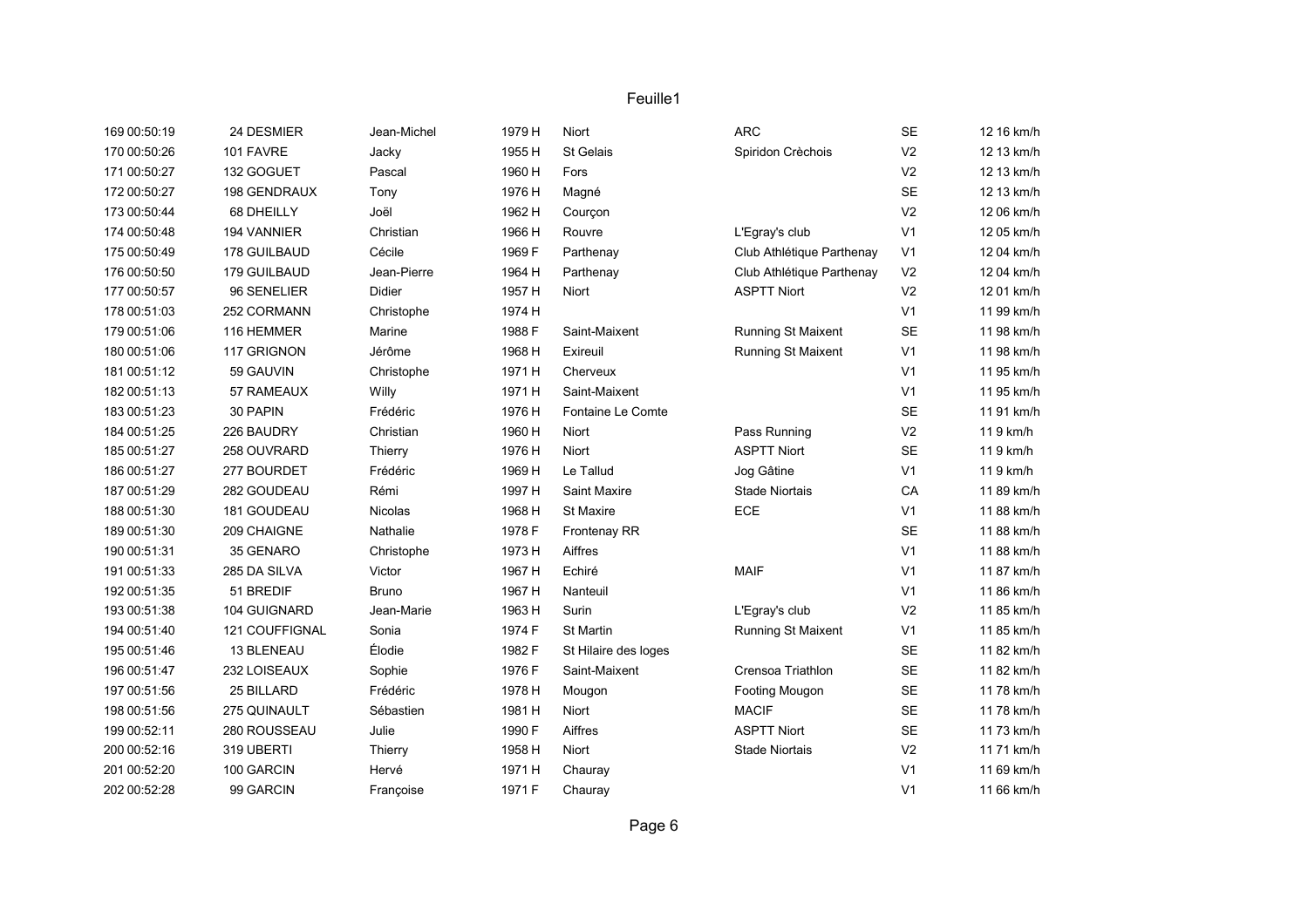| 203 00:52:55 | 21 COICAUD      | Manuela       | 1972 H | Saint-Maixent             |                            | V <sub>1</sub> | 11 57 km/h |
|--------------|-----------------|---------------|--------|---------------------------|----------------------------|----------------|------------|
| 204 00:52:58 | 41 OUSSAGHIRI   | Stéphane      | 1972 H | La Crèche                 | Geodis                     | V <sub>1</sub> | 11 55 km/h |
| 205 00:53:01 | 69 VERRIER      | Ariane        | 1976 F | Echiré                    |                            | <b>SE</b>      | 11 54 km/h |
| 206 00:53:01 | 279 PIED        | Karine        | 1970 F | Cherveux                  |                            | V <sub>1</sub> | 11 54 km/h |
| 207 00:53:02 | 79 HERAULT      | Michèle       | 1961 F | Parthenay                 | Jog Gâtine                 | V <sub>2</sub> | 11 54 km/h |
| 208 00:53:06 | 268 ROCHAUD     | Séverine      | 1977 F | Tours                     |                            | <b>SE</b>      | 11 53 km/h |
| 209 00:53:14 | 247 VERGNAUD    | Nathalie      | 1968 F | Saint Aubin le Cloud      | La Saint Aubinade          | V <sub>1</sub> | 11 5 km/h  |
| 210 00:53:26 | 283 BIGNONEAU   | Thomas        | 1993 H | Saint Martin de Bernegoue |                            | ES             | 11 45 km/h |
| 211 00:53:30 | 103 LAURENTIN   | Christine     | 1954 F | <b>Boussais</b>           | <b>FAT Airvault</b>        | V <sub>3</sub> | 11 44 km/h |
| 212 00:53:34 | 46 LEGRIS       | Frédéric      | 1980 H | Niort                     |                            | <b>SE</b>      | 11 43 km/h |
| 213 00:53:35 | 148 BRILLOUET   | Bernard       | 1945 H | Le Tallud                 | Jog Gâtine                 | V3             | 11 42 km/h |
| 214 00:53:44 | 84 ROUSSEAU     | Élise         | 1971 F | Coulonges                 | <b>ASPTT Niort</b>         | V <sub>1</sub> | 11 39 km/h |
| 215 00:53:51 | 87 AIT ABDEDAIM | Malika        | 1960 F | Niort                     | <b>ASPTT Niort</b>         | V <sub>2</sub> | 11 36 km/h |
| 216 00:54:07 | 317 SECHET      | Hervé         | 1954 H | <b>Niort</b>              | Trois Vallées              | V <sub>3</sub> | 11 31 km/h |
| 217 00:54:10 | 205 PROVOST     | Philippe      | 1967 H | Benet                     | Frelon d'épicure           | V <sub>1</sub> | 11 3 km/h  |
| 218 00:54:12 | 162 MICHONNEAU  | Marcel        | 1941 H | Cherveux                  |                            | V <sub>4</sub> | 11 29 km/h |
| 219 00:54:12 | 202 DURAND      | Pierre        | 1988 H | Saint-Maixent             |                            | <b>SE</b>      | 11 29 km/h |
| 220 00:54:13 | 230 BOMBARD     | Guillaume     | 1978 H | Mougon                    | <b>ASPTT Niort</b>         | <b>SE</b>      | 11 29 km/h |
| 221 00:54:16 | 293 BRISSET     | Christophe    | 1967 H | Niort                     |                            | V <sub>1</sub> | 11 28 km/h |
| 222 00:54:17 | 22 DELPLANCQ    | Thierry       | 1972 H | Surin                     |                            | V <sub>1</sub> | 11 27 km/h |
| 223 00:54:19 | 92 GENDRON      | Jean          | 1943 H | Parthenay                 | Jog Gâtine                 | V <sub>4</sub> | 11 27 km/h |
| 224 00:54:33 | 278 LHERAULT    | Alain         | 1966 H | Vouillé                   |                            | V <sub>1</sub> | 11 22 km/h |
| 225 00:54:36 | 145 CLEMENTE    | Cynthia       | 1977 H | Fors                      | Jog Fors                   | <b>SE</b>      | 11 21 km/h |
| 226 00:54:41 | 53 RIVIERE      | Alexandre     | 1979 H | Niort                     |                            | <b>SE</b>      | 11 19 km/h |
| 227 00:54:41 | 220 LEYPIER     | Stéphane      | 1979 H | Niort                     |                            | <b>SE</b>      | 11 19 km/h |
| 228 00:54:46 | 72 SAVARIT      | Stéphanie     | 1974 F | Chauray                   |                            | V <sub>1</sub> | 11 17 km/h |
| 229 00:54:46 | 105 CHASSEAU    | Fabrice       | 1966 H | Surin                     | L'Egray's club             | V <sub>1</sub> | 11 17 km/h |
| 230 00:54:48 | 297 POILANE     | Jean-François | 1958 H | Saint Marc La Lande       |                            | V <sub>2</sub> | 11 17 km/h |
| 231 00:54:49 | 204 MERCIER     | Thomas        | 1982 H | Saint-Gelais              |                            | <b>SE</b>      | 11 16 km/h |
| 232 00:54:59 | 270 WAECHTEK    | Emmanuelle    | 1975 F | La Crèche                 |                            | <b>SE</b>      | 11 13 km/h |
| 233 00:55:01 | 123 GIRAUD      | Louisette     | 1954 F | St Georges                | Running St Maixent         | V <sub>3</sub> | 11 12 km/h |
| 234 00:55:07 | 251 GOUBEAU     | Sandrine      | 1970 F | La Terrière en Parthenay  | Les coccinelles de l'éveil | V <sub>1</sub> | 11 1 km/h  |
| 235 00:55:08 | 298 PORTEJOIE   | Pierre        | 1947 H | Azay le Brulé             |                            | V <sub>3</sub> | 11 1 km/h  |
| 236 00:55:13 | 318 CORRE       | Joël          | 1963 H | Niort                     |                            | V <sub>2</sub> | 11 08 km/h |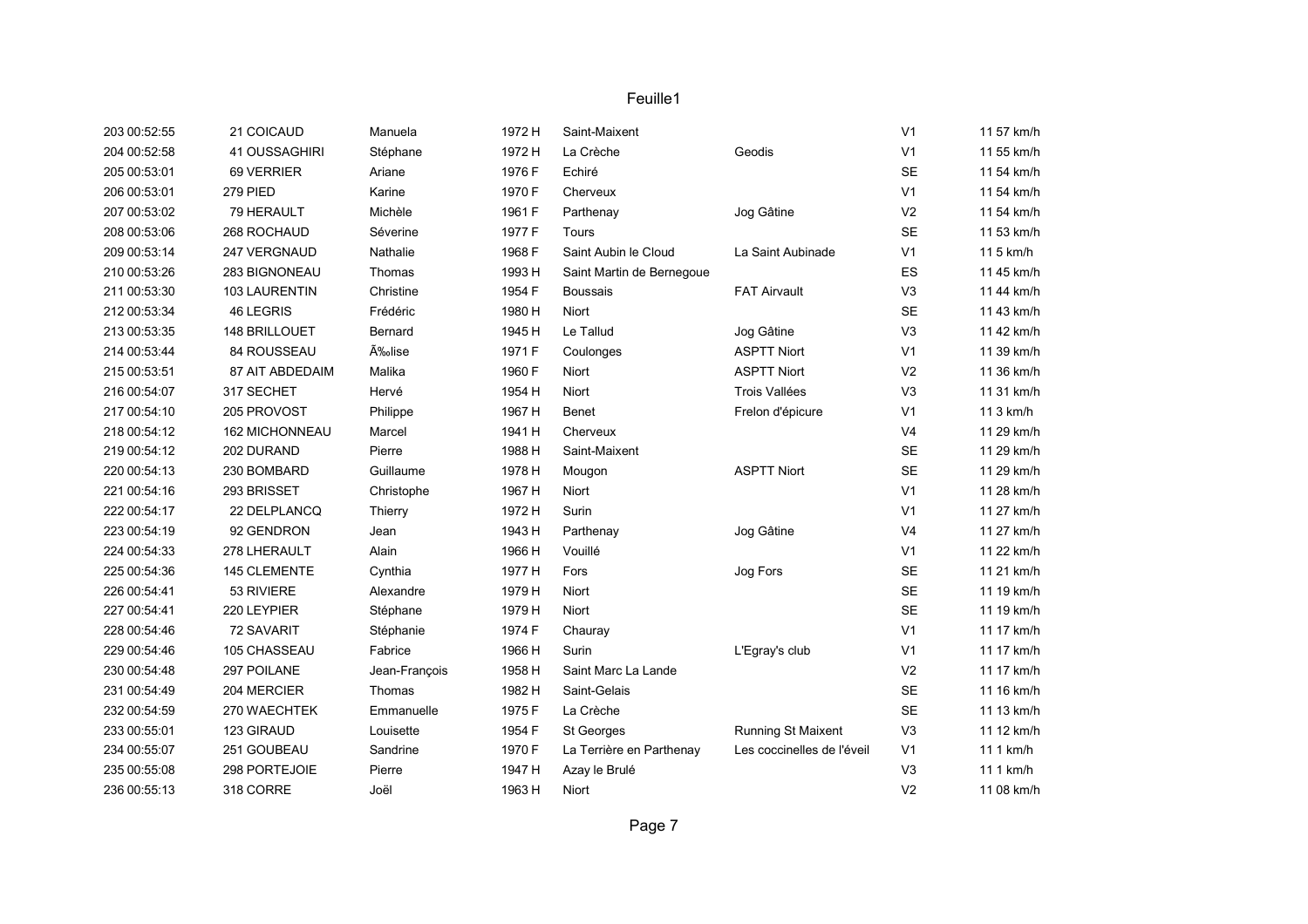| 237 00:55:15 | 65 GRILLE       | Alexis          | 1982 H | Echiré           |                            | SE             | 11 08 km/h |
|--------------|-----------------|-----------------|--------|------------------|----------------------------|----------------|------------|
| 238 00:55:18 | 137 LAMY        | Édith           | 1948 F | Vouillé          | Spiridon Crèchois          | V <sub>3</sub> | 11 07 km/h |
| 239 00:55:18 | 287 ENON        | Jacky           | 1955 H | Saint Gelais     |                            | V <sub>2</sub> | 11 07 km/h |
| 240 00:55:30 | 133 TESSIER     | Nathalie        | 1964 F | Niort            |                            | V <sub>2</sub> | 11 03 km/h |
| 241 00:55:40 | 77 AYRAULT      | Cédric          | 1978 H | <b>St Maxire</b> |                            | <b>SE</b>      | 10 99 km/h |
| 242 00:55:47 | 169 PERROT      | Ludovic         | 1976 H | François         |                            | SE             | 10 97 km/h |
| 243 00:55:48 | 115 LEBLANC     | Christophe      | 1964 H | Exireuil         | Running St Maixent         | V <sub>2</sub> | 10 97 km/h |
| 244 00:55:57 | 163 DESMIER     | Guy             | 1956 H | St Martin        |                            | V <sub>2</sub> | 10 94 km/h |
| 245 00:55:57 | 219 JAMIN       | Jacky           | 1962 H | Parthenay        | Jog Gâtine                 | V <sub>2</sub> | 10 94 km/h |
| 246 00:55:59 | 233 SABOURIN    | Olivier         | 1969 H | Pompaire         |                            | V <sub>1</sub> | 10 93 km/h |
| 247 00:56:02 | 36 BLAIS        | Daniel          | 1951 H | La Crèche        |                            | V <sub>3</sub> | 10 92 km/h |
| 248 00:56:07 | 28 GUILLOTEAU   | Anne            | 1965 F | La Crèche        | Spiridon CrÃ"chois         | V <sub>1</sub> | 10 91 km/h |
| 249 00:56:10 | 27 BARRON       | Jacky           | 1947 H | Echiré           |                            | V <sub>3</sub> | 109 km/h   |
| 250 00:56:10 | 292 BREMAND     | Claude          | 1954 H | Echiré           |                            | V <sub>3</sub> | 109 km/h   |
| 251 00:56:11 | 253 FIZAINE     | Véronique       | 1974 F | Parthenay        | Les coccinelles de l'éveil | V <sub>1</sub> | 10 89 km/h |
| 252 00:56:11 | 272 GIRARD      | Laurent         | 1969 H |                  |                            | V <sub>1</sub> | 10 89 km/h |
| 253 00:56:23 | 140 CHEDUMBRUN  | Marylène        | 1973 F | Ste Ouenne       |                            | V <sub>1</sub> | 10 85 km/h |
| 254 00:56:34 | 85 MORIN        | Camille         | 1992 F | Parthenay        | CA Parthenay               | ES             | 10 82 km/h |
| 255 00:56:40 | 56 LOUIS        | Pascal          | 1971 H | Fressines        |                            | V <sub>1</sub> | 10 8 km/h  |
| 256 00:56:45 | 147 BARREAU     | Roxane          | 1972 F | Chatillon        | Jog Gâtine                 | V <sub>1</sub> | 10 78 km/h |
| 257 00:56:49 | 40 OUSSAGHIRI   | Anne            | 1973 F | La Crèche        | Geodis                     | V <sub>1</sub> | 10 77 km/h |
| 258 00:56:49 | 42 AYRAULT      | Olivier         | 1963 H | St Christophe    | Geodis                     | V <sub>2</sub> | 10 77 km/h |
| 259 00:57:11 | 195 MAHLER      | Muriel          | 1971 F |                  |                            | V <sub>1</sub> | 10 7 km/h  |
| 260 00:57:22 | 323 TROUVE      | Marc            | 1968 H | Xaintray         |                            | V <sub>1</sub> | 10 67 km/h |
| 261 00:57:27 | 60 MARY         | Danielle        | 1960 F | Cherveux         |                            | V <sub>2</sub> | 10 65 km/h |
| 262 00:57:27 | 61 MARY         | Jean-Xavier     | 1959 H | Cherveux         |                            | V <sub>2</sub> | 10 65 km/h |
| 263 00:57:33 | 316 DUCASSE     | José            | 1951 H | Niort            |                            | V <sub>3</sub> | 10 63 km/h |
| 264 00:57:53 | 58 RENET        | Christophe      | 1971 H | Ste Blandine     |                            | V <sub>1</sub> | 10 57 km/h |
| 265 00:57:57 | 149 DIEUMEGARD  | <b>Brigitte</b> | 1961 F | Chatillon        | Jog Gâtine                 | V <sub>2</sub> | 10 56 km/h |
| 266 00:58:00 | 156 CHARGELEGUE | Corinne         | 1969 F | Chatillon        | Jog Gâtine                 | V <sub>1</sub> | 10 55 km/h |
| 267 00:58:02 | 189 REBELO      | Paula           | 1971 F | La Crà che       | Electric Club Niortais     | V <sub>1</sub> | 10 55 km/h |
| 268 00:58:03 | 207 LAURENT     | Jean-Marie      | 1957 H | Niort            |                            | V <sub>2</sub> | 10 54 km/h |
| 269 00:58:06 | 1 BOUZIN        | René            | 1949 H | Niort            |                            | V <sub>3</sub> | 10 53 km/h |
| 270 00:58:16 | 245 LEGRAND     | Vincent         | 1978 H | Cherveux         |                            | SE             | 10 5 km/h  |
|              |                 |                 |        |                  |                            |                |            |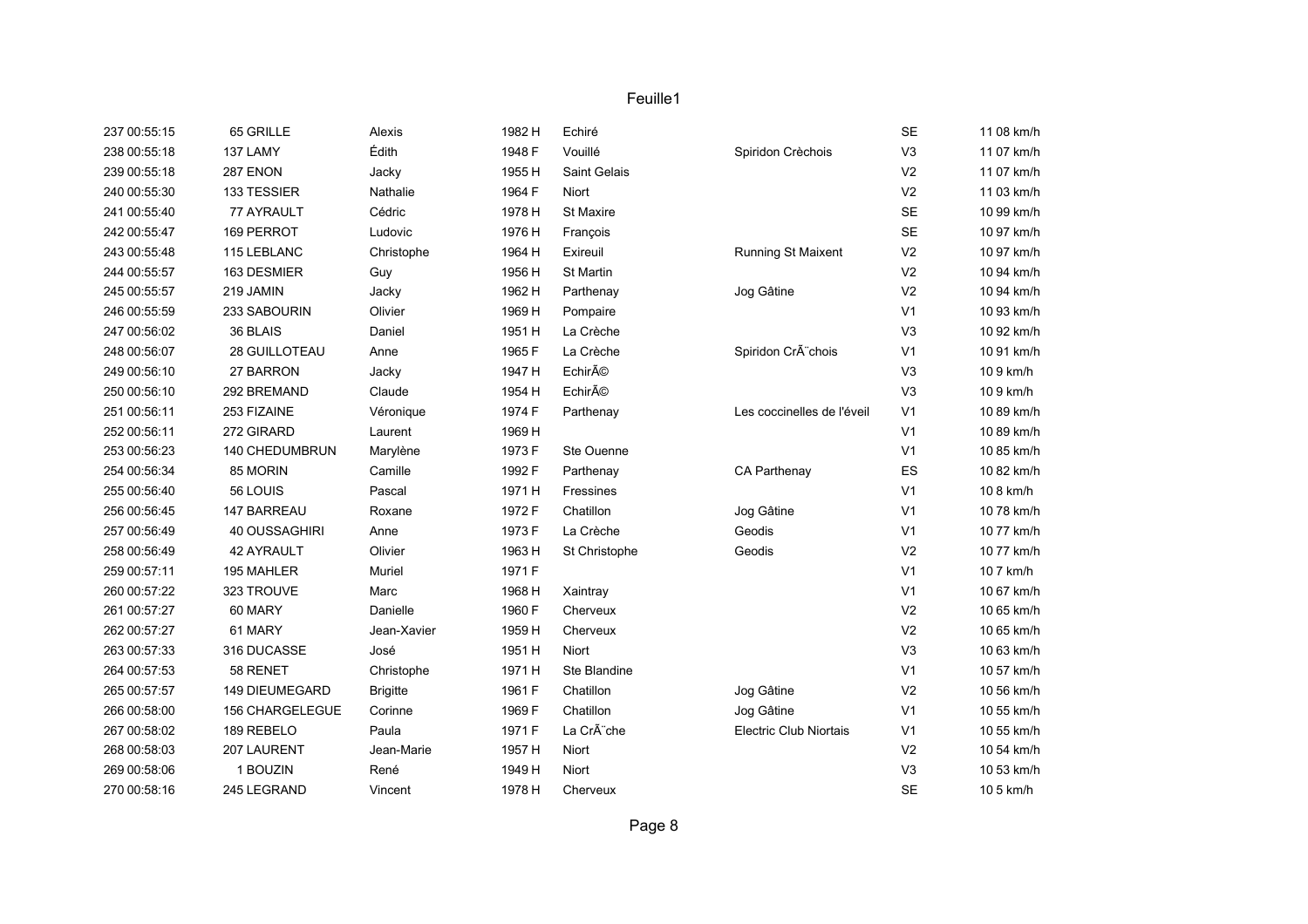| 271 00:58:20 | 75 JORIGNE     | Josiane         | 1961 F | Chauray                   |                          | V <sub>2</sub> | 10 49 km/h |
|--------------|----------------|-----------------|--------|---------------------------|--------------------------|----------------|------------|
| 272 00:58:22 | 215 EPRINCHARD | Patricia        | 1961 F | Vouneuil sous Biard       | Les lents du Poitou      | V <sub>2</sub> | 10 49 km/h |
| 273 00:58:26 | 172 PICARD     | Loïc            | 1985 H | Niort                     |                          | <b>SE</b>      | 10 47 km/h |
| 274 00:58:41 | 173 GUYONNEAU  | Tony            | 1984 H | Niort                     |                          | <b>SE</b>      | 10 43 km/h |
| 275 00:58:53 | 31 GONNET      | Yann            | 1973 H | Cherveux                  |                          | V <sub>1</sub> | 10 39 km/h |
| 276 00:58:54 | 7 LARGEAU      | Christine       | 1965 F | La Crèche                 | <b>MACIF</b>             | V <sub>1</sub> | 10 39 km/h |
| 277 00:58:58 | 102 CORBIN     | Sylvie          | 1980 F | Cherveux                  | <b>ARC</b>               | SE             | 10 38 km/h |
| 278 00:59:17 | 308 MORNEY     | Thierry         | 1961 H | Cours                     | L'Egray's club           | V <sub>2</sub> | 10 32 km/h |
| 279 00:59:23 | 43 RENARD      | Florence        | 1975 F | Cherveux                  |                          | <b>SE</b>      | 10 31 km/h |
| 280 00:59:24 | 44 FROGET      | Karine          | 1975 F | La Boissière              |                          | <b>SE</b>      | 10 3 km/h  |
| 281 01:00:08 | 262 RIMBEAU    | Jean-Marc       | 1961 H | Surin                     | L'Egray's club           | V <sub>2</sub> | 10 18 km/h |
| 282 01:00:18 | 299 ARCICAULT  | Annie           | 1951 F | Moncoutant                | <b>ASPTT Niort</b>       | V <sub>3</sub> | 10 15 km/h |
| 283 01:00:19 | 6 BARRON       | Sébastien       | 1971 H | Sciecq                    |                          | V <sub>1</sub> | 10 15 km/h |
| 284 01:00:22 | 45 MARTIN      | Claudie         | 1962 F | Cherveux                  |                          | V <sub>2</sub> | 10 14 km/h |
| 285 01:00:26 | 184 GRIZEAU    | Laëtitia        | 1974 F | Fors                      | Courir $\tilde{A}$ Niort | V <sub>1</sub> | 10 13 km/h |
| 286 01:00:27 | 170 DOLCI      | <b>Bruno</b>    | 1972 H | François                  |                          | V <sub>1</sub> | 10 12 km/h |
| 287 01:01:01 | 168 PERROT     | Christa         | 1975 F | François                  |                          | SE             | 10 03 km/h |
| 288 01:01:26 | 118 GAMON      | Laure           | 1988 F | Cherveux                  | Running St Maixent       | SE             | 9 96 km/h  |
| 289 01:01:30 | 130 MORNET     | Véronique       | 1963 F | Cours                     | L'Egray's club           | V <sub>2</sub> | 9 95 km/h  |
| 290 01:01:32 | 90 GAREL       | Mireille        | 1962 F | Fors                      | Jog Fors                 | V <sub>2</sub> | 9 95 km/h  |
| 291 01:01:33 | 71 CHAUVINEAU  | Hélène          | 1963 F | <b>Brulain</b>            | Jog Fors                 | V <sub>2</sub> | 9 94 km/h  |
| 292 01:01:47 | 157 CLISSON    | <b>Brigitte</b> | 1957 F | Parthenay                 | Jog Gâtine               | V <sub>2</sub> | 9 91 km/h  |
| 293 01:01:47 | 193 JARDET     | Fabrice         | 1974 H | Cherveux                  |                          | V <sub>1</sub> | 991 km/h   |
| 294 01:02:05 | 11 DE BARROS   | Myriam          | 1978 F | Cherveux                  |                          | <b>SE</b>      | 986 km/h   |
| 295 01:02:06 | 192 SALGUES    | Patrick         | 1961 H | Cherveux                  |                          | V <sub>2</sub> | 9 86 km/h  |
| 296 01:02:40 | 302 HOMMEAU    | Chantal         | 1963 F | Cherveux                  | <b>ARC</b>               | V <sub>2</sub> | 9 77 km/h  |
| 297 01:02:48 | 286 TREPOS     | Yvon            | 1973 H | Mougon                    |                          | V <sub>1</sub> | 975 km/h   |
| 298 01:02:48 | 290 AUDE       | Laurence        | 1974 F | Mougon                    |                          | V <sub>1</sub> | 975 km/h   |
| 299 01:02:59 | 70 PIERRE      | Michel          | 1942 H | Exireuil                  |                          | V <sub>4</sub> | 972 km/h   |
| 300 01:03:36 | 106 CHOUC      | Nathalie        | 1967 F | Cherveux                  |                          | V <sub>1</sub> | 9 62 km/h  |
| 301 01:03:51 | 8 SALGUES      | Cécile          | 1966 F | Cherveux                  |                          | V <sub>1</sub> | 9 58 km/h  |
| 302 01:03:58 | 255 MIRONNEAU  | Aurélie         | 1983 F | Saint Martin de Bernegoue |                          | <b>SE</b>      | 9 57 km/h  |
| 303 01:04:24 | 26 DESCHAMPS   | Liliane         | 1954 F | Parthenay                 | Gym Parthenay            | V3             | 95 km/h    |
| 304 01:04:38 | 211 HARRANG    | Estelle         | 1986 F | <b>Poitiers</b>           | <b>CA Pictave</b>        | <b>SE</b>      | 947 km/h   |